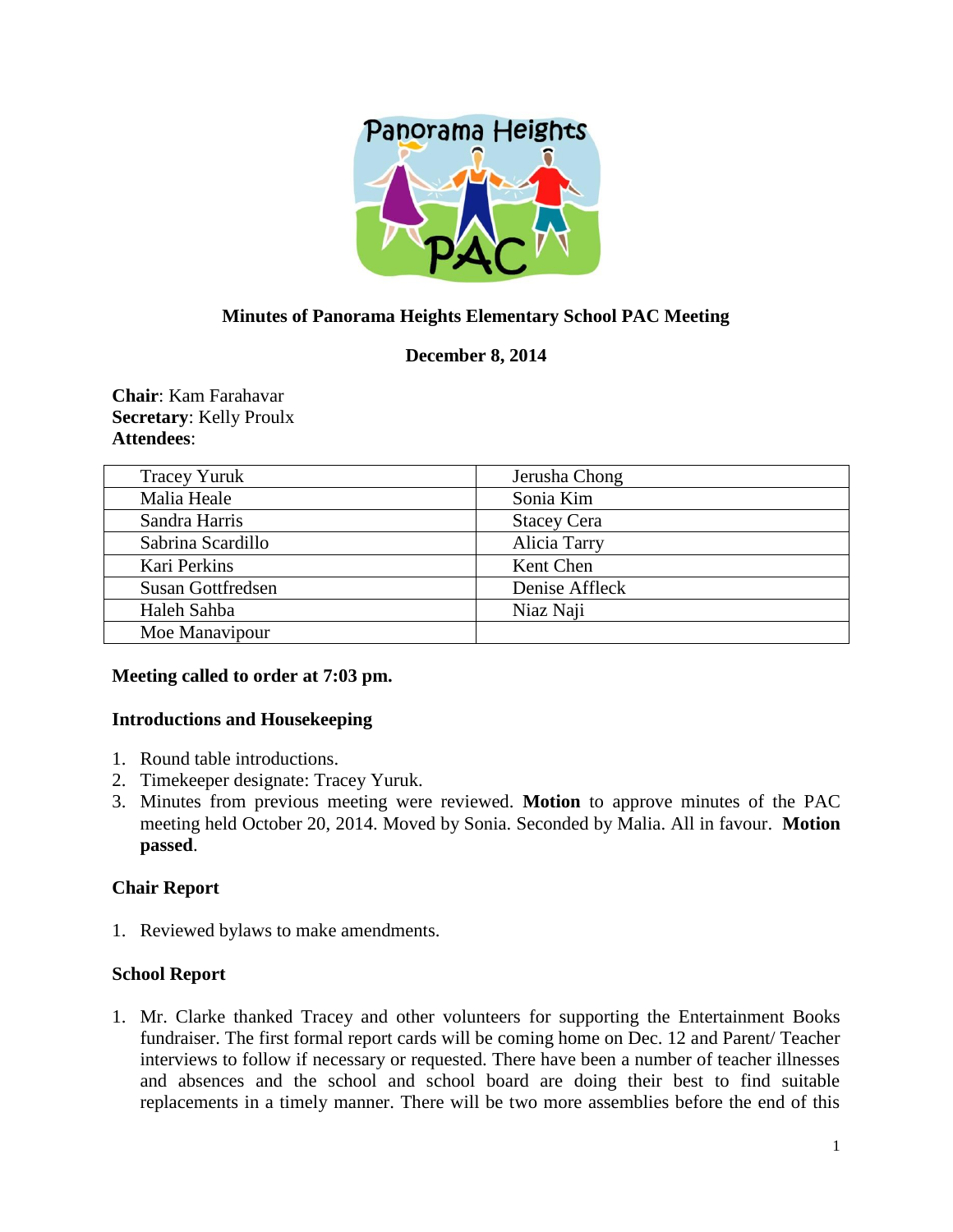calendar year with a festive theme. The junior and some intermediate classes will be participating in the gingerbread decorating event during the week of Dec.  $15<sup>th</sup>$ . Please remember to read the information from the December newsletter about head lice for useful information and tips. While the teachers are supportive of the idea of a Spring concert, there will not be one this school year due to the amount of time commitment required during an already shortened teaching year.

## **New Business**

- 1. Bylaw amendments update: The following proposals will be reviewed at a future PAC meeting and will be put forward for voting.
	- Changing the data retention to purge the non-financial data at the end of the school year.
	- Language to limit non-copyrighted materials being posted to the PAC site.
	- Amendments regarding access and editing rights to the site.
	- While reviewing the bylaws, Jerusha noted that the SPC representative requirement may prohibit volunteers from any district from volunteering for this position.
- 2. After-school Programs: There is a District Coordinator that reviews and can approve proposals for programs run at the school after school. When approved via this process the vendor does not have to pay a rental fee. Contracts that do not get approval via the District Coordinator must seek and sign a rental contract with the school. Reviewing, approving and coordinating the programs is a balance between the community wants, teacher needs and Administration. All requests of this nature must be sent and reviewed to the Principal.
- 3. Website Security: Jerusha and Kent have been reviewing the website security and they have set up a test site to test and verify the changes. The testing phase should be completed during the Winter break and updates will provide additional security for any confidential data.

# **Old Business**

- 1. The walking school bus dates have been approved and are posted on the PAC website.
- 2. Panorama Heights t-shirts and sweatshirts belonging to the PAC have been located. The PAC can take an inventory of the stock and sell via the website. Proceeds from the sales will be donated. Haleh has volunteered to create an inventory and take photos of the gear to advertise on the website. The PAC will sell the t-shirts for \$5.00 and sweat shirts for \$10.00. All in favour. **Motion passed**.
- 3. Donation to PAC: The district is looking at a centralized means for making donations directly to the PAC or school. Currently donors must write a cheque to the school district indicating that the funds are for the school and it can also indicate what the funds are for, if desired. This information has been put into a form by Sabrina and Jerusha will post this to the PAC website.